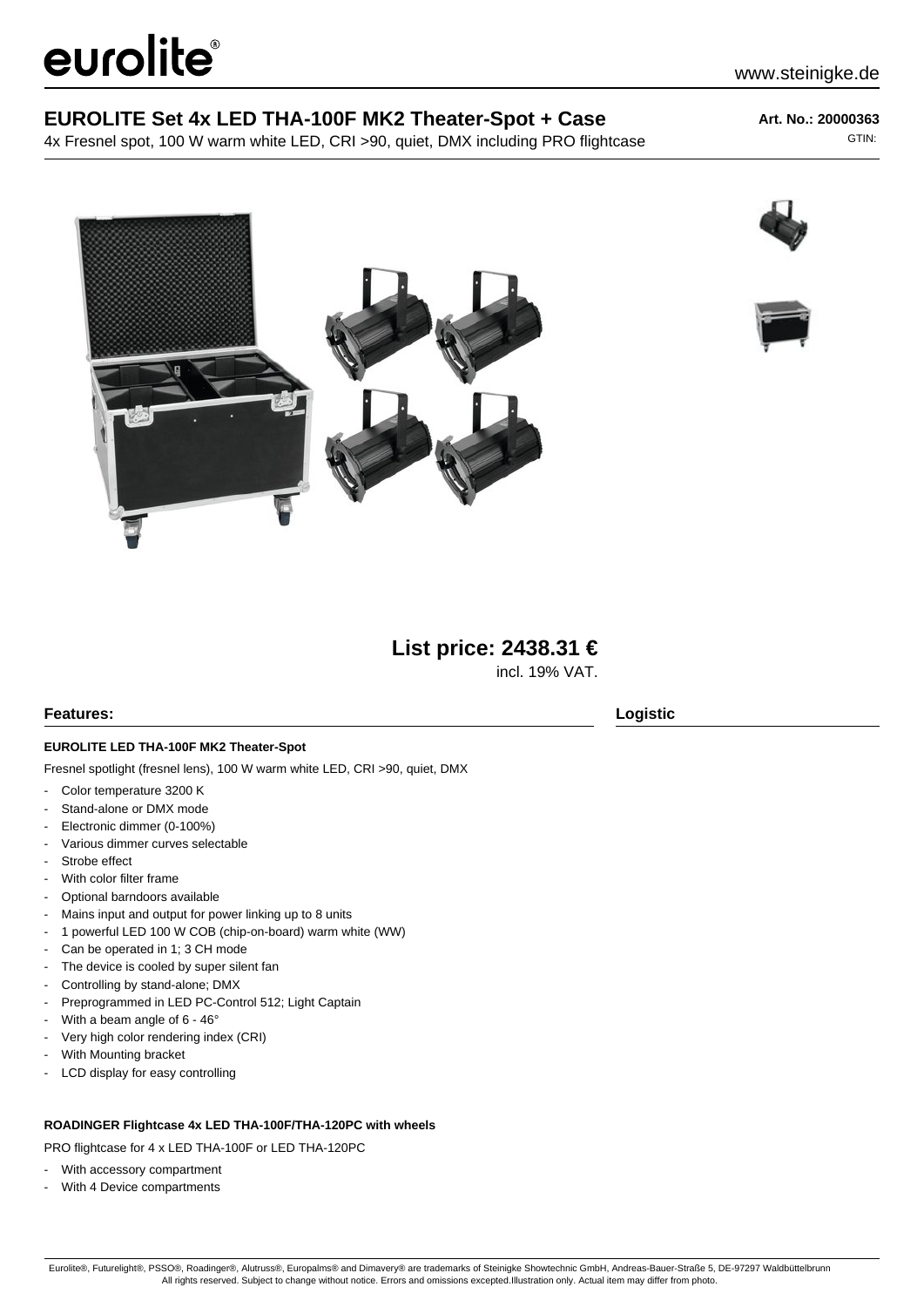- High-quality workmanship with birch multiplex 7 mm, dark brown, laminated
- Interior with foam padding
- Aluminum profile frames 25mm with rounded edges
- 2 hinged, chromium plated case handles
- 2 chrome tip-over locks
- 2 high-quality butterfly locks
- With 4 castors with 2 locking brakes
- With 4 built-in stacking trays in the cover
- Made in Europe

# **Technical specifications:**

Weight: 55,80 kg

# **EUROLITE LED THA-100F MK2 Theater-Spot**

| Power supply:                          | 100-240 V AC, 50/60 Hz                                                                                |
|----------------------------------------|-------------------------------------------------------------------------------------------------------|
| Power consumption:                     | 120 W                                                                                                 |
| IP classification:                     | <b>IP20</b>                                                                                           |
| Power connection:                      | Mains input via PowerCON (blue), mounting<br>version power supply cord with safety plug<br>(provided) |
| Power output:                          | 1 x PowerCON (gray), mounting version                                                                 |
| Lamp type:                             | LED lamp                                                                                              |
| LED:                                   | 1 x 100 W COB (chip-on-board) warm white<br>(WW)                                                      |
| Color temperature:                     | 3200K                                                                                                 |
| Equipment:                             | Zoom manual                                                                                           |
| DMX channels:                          | 1; 3                                                                                                  |
| DMX input:                             | 3-pin XLR (M) mounting version<br>5-pin XLR (M) mounting version                                      |
| DMX output:                            | 3-pin XLR (F) mounting version<br>5-pin XLR (F) mounting version                                      |
| Cooling:                               | Super silent fan                                                                                      |
| Control:                               | Stand-alone; DMX; LED PC-Control 512; Light<br>Captain                                                |
| Beam angle:                            | $6 - 46^\circ$                                                                                        |
| Beam angle (1/2 peak):                 | $6 - 31^{\circ}$                                                                                      |
| Beam angle (1/10 peak):                | $22 - 46^{\circ}$                                                                                     |
| Color rendering index (CRI) more than: | 90 Ra                                                                                                 |
| Housing color:                         | <b>Black</b>                                                                                          |
| Attachment system:                     | Mounting bracket                                                                                      |
| Display type:                          | LCD display                                                                                           |
| Dimensions:                            | Length: 37 cm<br>Width: 33,5 cm<br>Height: 26,5 cm                                                    |
| Weight:                                | 6,30 kg                                                                                               |
| Noise classification:                  | Class 2 (slight noise)                                                                                |
|                                        |                                                                                                       |

Eurolite®, Futurelight®, PSSO®, Roadinger®, Alutruss®, Europalms® and Dimavery® are trademarks of Steinigke Showtechnic GmbH, Andreas-Bauer-Straße 5, DE-97297 Waldbüttelbrunn All rights reserved. Subject to change without notice. Errors and omissions excepted.Illustration only. Actual item may differ from photo.